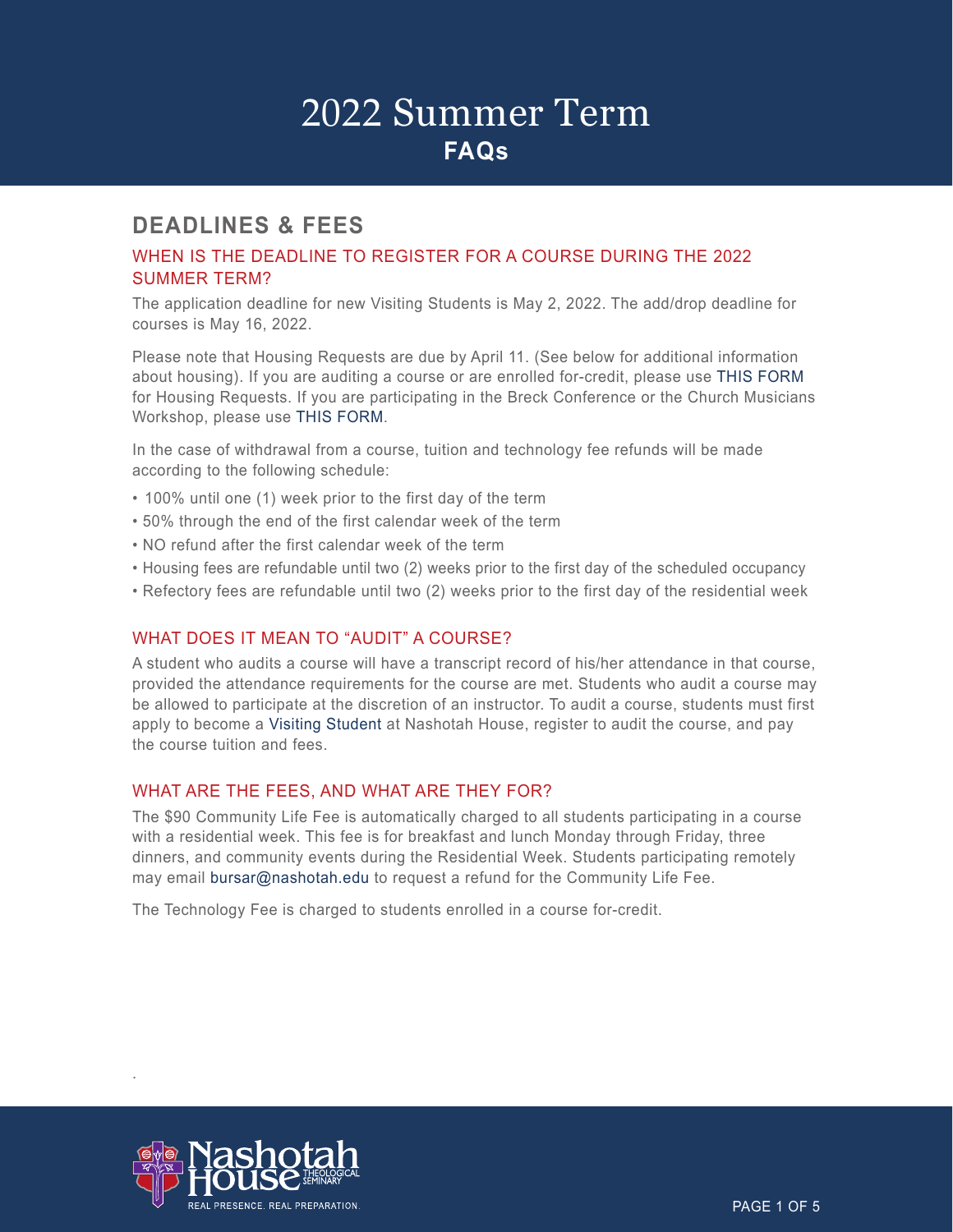# **SCHEDULE**

| <b>JUNE 13-17</b> | AT 710:<br>The Spirituality of Minimalism<br>THE REV. DR. TOM HOLTZEN                                                                            | Conference<br>The Neomedieval Church Musician<br><b>Marrying Tradition &amp; Trend</b><br>in the 21st Century<br>CHURCH MUSICIANS WORKSHOP |
|-------------------|--------------------------------------------------------------------------------------------------------------------------------------------------|--------------------------------------------------------------------------------------------------------------------------------------------|
| <b>JUNE 22-24</b> | Conference<br>From Anchorhold to Parish: English Monasticism & Anglican Spirituality<br>JAMES LLOYD BRECK CONFERENCE ON MONASTICISM & THE CHURCH |                                                                                                                                            |
| <b>JULY 11-15</b> | MT 703/MT 803:<br><b>Political Theology</b><br>DR. ELISABETH RAIN KINCAID                                                                        | AT 711/AT 811:<br><b>Priestly Spirituality</b><br>THE REV. DR. GREG PETERS                                                                 |
|                   | ST 711/ST 811:<br>Race, Ethnicity & the Doctrine of Humanity<br>DR. ELIZABETH SUNG                                                               |                                                                                                                                            |
| <b>JULY 18-22</b> | HT 721/821:<br>Christian Platonism: A History<br>THE REV. DR. HANS BOERSMA                                                                       | BI 703/BI 803:<br>St. Ignatius & the New Testament<br>THE REV. DR. MICHAEL COVER                                                           |
|                   | CH 710/CH 810:<br>History of Christian Architecture<br>DR. ROBIN JENSEN                                                                          | CM 501H:<br>Introduction to Church Music<br>DR. GEOFFREY WILLIAMS                                                                          |
| <b>JULY 25-29</b> | HT 710/HT 810:<br><b>Augustine Through His Sermons</b><br>DR. LEWIS AYRES                                                                        | OT 511 H:<br>Old Testament Survey 1<br>THE REV. DR. TRAVIS BOTT                                                                            |
|                   | ST 501H:<br>Systemic Theology 1<br>THE REV. DR. TOM HOLTZEN                                                                                      | LT 601H:<br><b>Practical Liturgics</b><br>THE REV. DR. MATTHEW OLVER                                                                       |
|                   | MS 710/MS 810:<br>Apologetics for the Unchurched & De-churched<br>THE REV. DR. CANON JUSTIN HOLCOMB                                              |                                                                                                                                            |

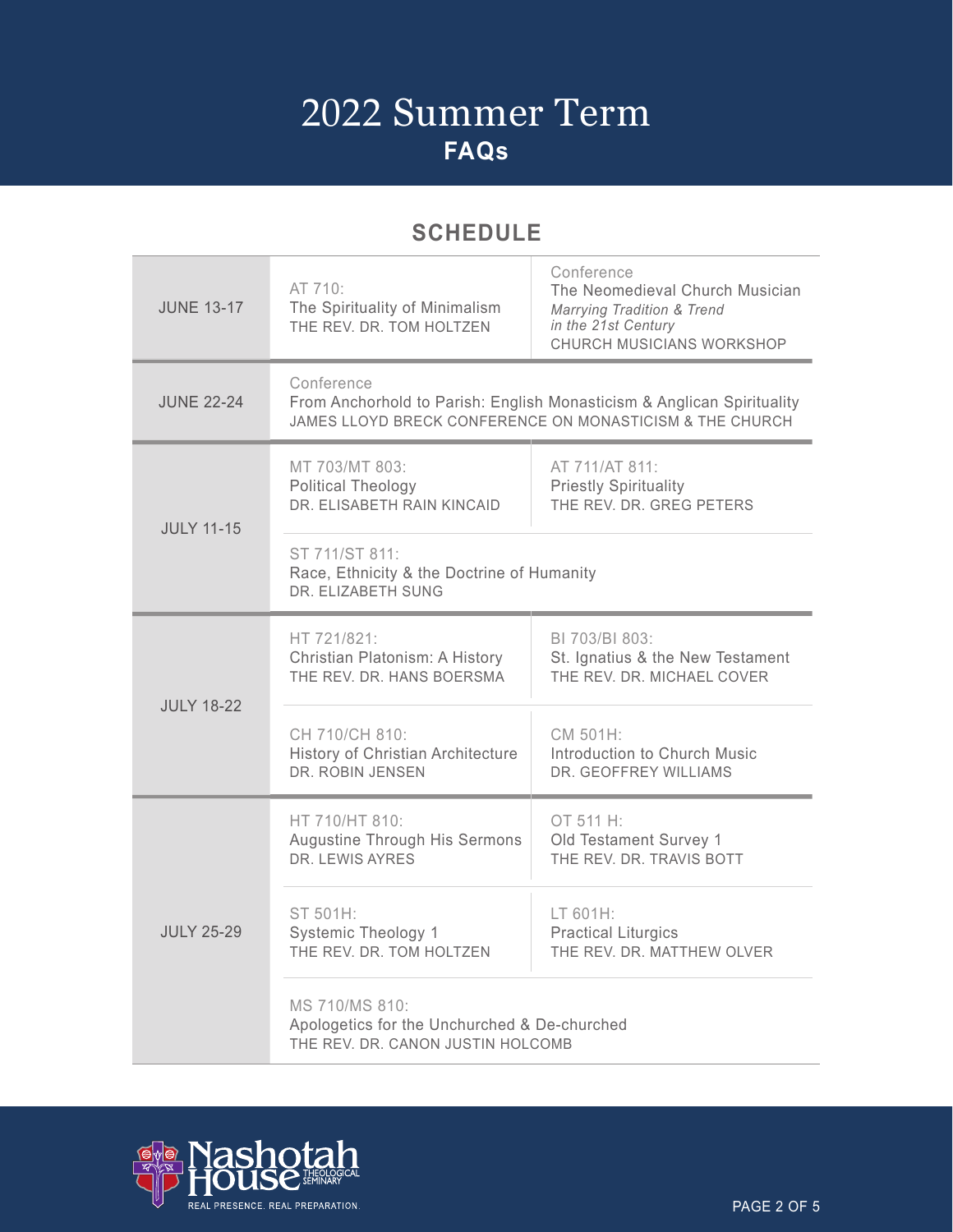## WHAT IS THE SCHEDULE DURING THE SUMMER TERM RESIDENTIAL WEEKS?

#### SUNDAY

| $4:30$ PM | Evening Prayer & Mass        |
|-----------|------------------------------|
| 5:30 PM   | Welcome Dinner & Orientation |

#### MONDAY - FRIDAY

| 7:45 AM            | Morning Prayer & Holy Eucharist |
|--------------------|---------------------------------|
| $8:45$ AM          | <b>Breakfast</b>                |
| 9:45 AM - 12:20 PM | <b>Morning Class Session</b>    |
| 12:30 PM           | Lunch                           |
| $1:30 - 4:15$ PM   | Afternoon Class Session         |
| 4:30 PM            | Evening Prayer or Evensong      |

- Benediction of the Blessed Sacrament (optional) is held on Wednesday, immediately following Evensong.
- Dinners will be served on Sunday, Tuesday, and Thursday evenings. Thursday evening's meal will include the entire campus community.

## **HOUSING, MEALS & TRANSPORTATION**

### IS ON-CAMPUS HOUSING AVAILABLE?

Housing Request Form for COURSES Housing Request Form for CONFERENCES/WORKSHOPS

Housing Requests **must be submitted by April 11, 2022**. After that time, you may check with Facilities Manager, Kelly Medina at kmedina@nashotah.edu, to see if any housing units are available. We also have relationships with several local hotels, where we will reserve a block of rooms at a discounted rate.

### IF MY FAMILY IS STAYING WITH ME, CAN THEY ATTEND MORNING AND EVENING PRAYER?

Yes. Please let Dr. Watkins (jwatkins@nashotah.edu) and Kelly Medina (kmedina@nashotah.edu) know if you plan to bring your family to campus.

### IS THE REFECTORY OPEN DURING THE SUMMER TERM?

The refectory is open when classes are in session. Delicious, freshly prepared food will be safely offered buffet-style for breakfast and lunch. Based on the information included in your application materials, our chef will make every effort to accommodate food allergies and sensitivities.

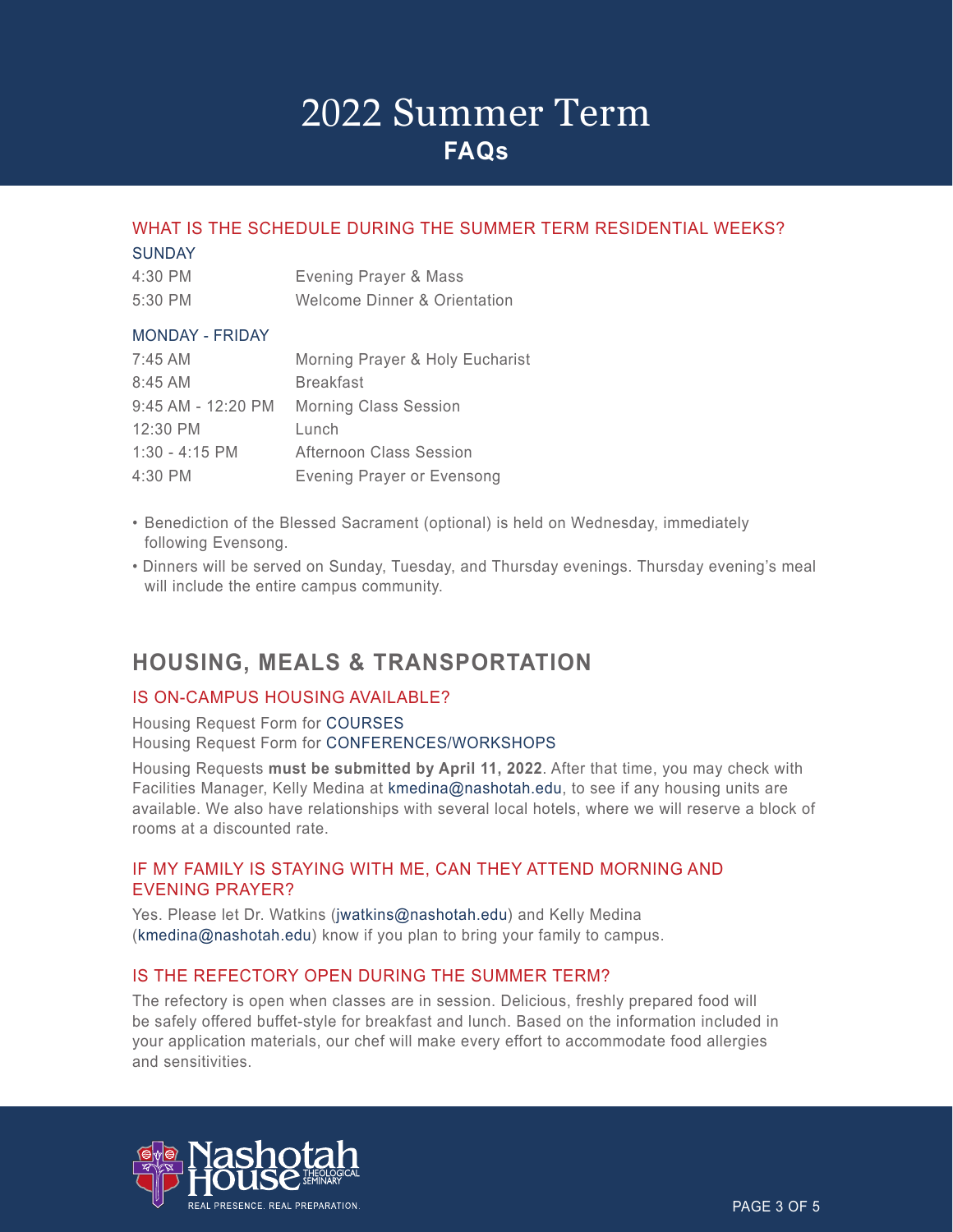#### IS DINNER PROVIDED?

Dinner will be provided on Tuesday and Thursday evenings, and a list of area grocery stores and restaurants (including those with contact-free, curbside pick-up) will be made available. The Nashotah House campus is only a few miles from the nearest restaurants and grocery stores.

#### IF MY FAMILY IS STAYING WITH ME, CAN THEY EAT MEALS AT THE HOUSE?

The Community Life Fee covers the cost of meals for the student only, but guests/family may be included for \$90 per person. There is no charge for children under age three.

#### TRAVEL TO CAMPUS

The closest airport is General Mitchell International (MKE), and the travel time to and from the Milwaukee airport to Nashotah House is 40-45 minutes. We recommend either renting a car or coordinating a ride from the airport with other students participating in the Residential Week. You may also utilize Uber or Lyft for transportation to and from campus (please note that fees normally range from \$50-70 one way). At times, rental cars can cost about the same or less than round-trip transportation service fees. Campus visitors have also utilized a shuttle service to and from the Milwaukee airport called Go Riteway (www.goriteway.com). This option is more expensive at up to \$200 roundtrip. If you do book with this service, please make them aware that you are a guest of Nashotah House.

### DO YOU HAVE ANY RECOMMENDATIONS FOR OFF-CAMPUS HOUSING?

Housing on campus is limited during our summer term, but we have relationships with several local hotels that allow visiting students to book rooms at discounted rates. Let the hotel know you are with Nashotah House when booking your room.

**Hilton Garden Inn-Pabst Farms** in Oconomowoc, 3 miles from Nashotah House Special Rate: \$119/night (King); \$129/night (Double Queen)

**Holiday Inn Express** in Delafield, 4.5 miles from Nashotah House Special Rate: Nashotah House guests receive a 25% discount with the Best Flex Rate

**La Quinta** in Delafield, 4.5 miles from Nashotah House Special Rate: \$109/night